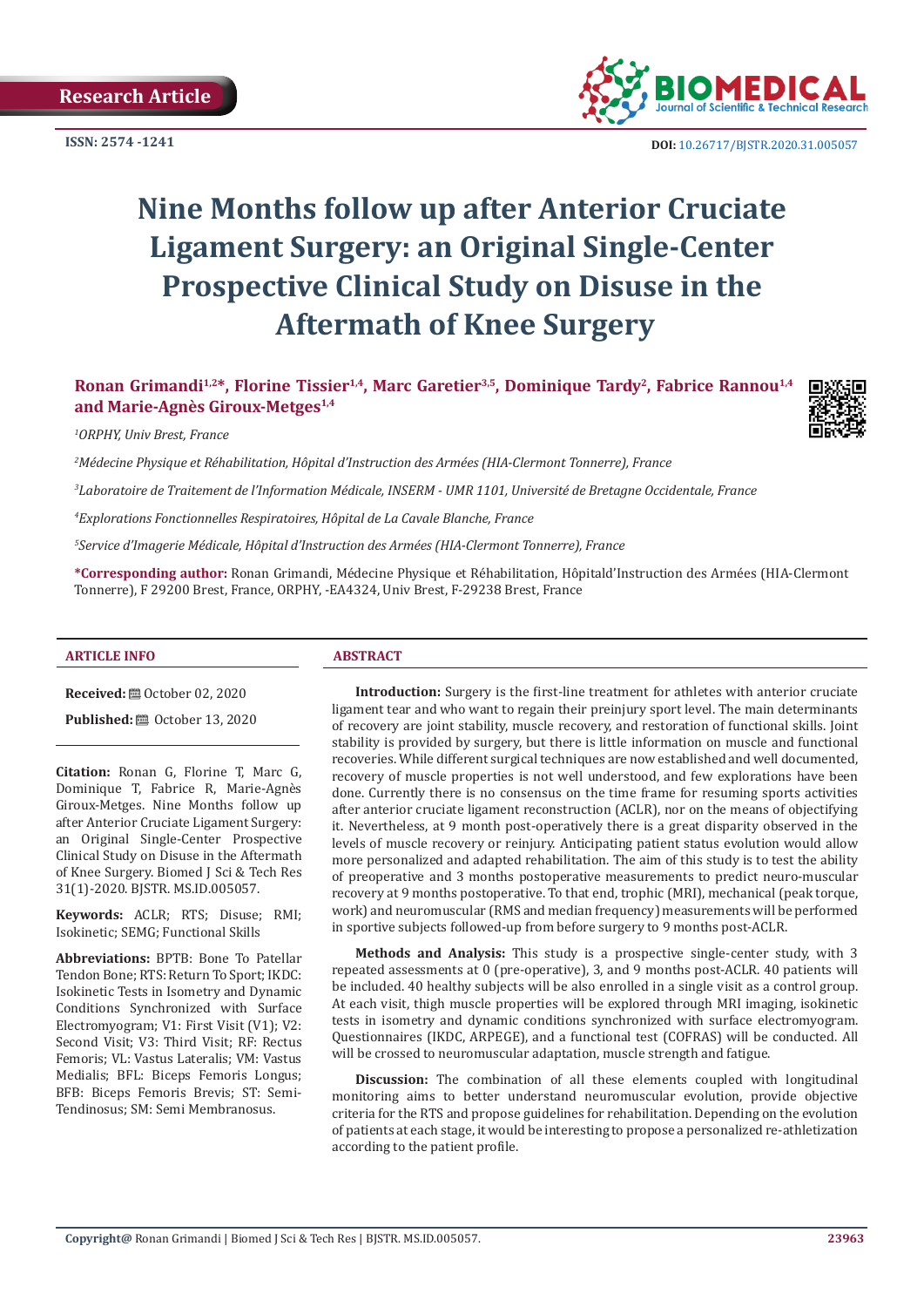#### **Strengths and Limitations of This Study:**

- a) This trial includes pre- and post-surgical assessments.
- b) This study offers long term follow up (9 months) on technical measurements.
- c) This trial includes a control group of healthy subjects to establish reference values.
- d) This study will include highly motivated population to return to preinjury sport level (recreational athletes).
- e) Physiotherapy protocols could not be standardized. Each patient will follow usual rehabilitation program.

# **Introduction**

Of the injuries that can lead to surgery, knee sprain with ACL rupture is common, with a reported incidence of 60 to 71 per 100,000 subjects [1]. ACL tearing involves joint instability that leaves a vulnerability to reinjury or early osteoarthritis. ACL reconstruction (ACLR) is useful for joint stability restoration and highly indicated in young athletes who want to regain their sport level (prior level before injury). But surgery can lead to muscle disuse and disorders particularly during the 3 first months [2], with a high risk of iterative injuries [3]. Lower limb function is altered at different levels (muscle strength, trophicity fatigability and neural drive,) and these alterations remain until functional recovery [4,5].

Factors influencing recovery after ACLR are numerous and interconnected, but they can be divided into three axes: joint stability [6], joint mobility [7] and muscle recovery [8]. ACLR is now mature and well documented, it permits the return to effective joint stability by erasing post-traumatic laxity. Mobility is usually sufficient for daily life but a postoperative re-athletizing is necessary for sportsmen [9]. Currently, return to sport (RTS) is allowed at 6- post-operative month in the absence of instability or mobility complications [10,11]. At this postoperative time frame, even though biological integration of the graft is supposed to be efficient, Grindem et al. showed that patients who returned to high level sports had [4,3]. times higher reinjury rate compared to non-injured athletes [12]. Previous studies showed that re-injury frequency can reach rate of 22 to 35.7% [13,14] much more, the longer the convalescence is, the lower the risk of recurrence is. Grindem et al. showed that the reinjury rate was significantly reduced by 51% for each month RTS was delayed until 9 months after surgery, after which no further risk reduction was observed [12]. Thomeé et al. showed at two years only 23% of operated subjects have a lower limb symmetry index (LSI) greater than 90% [15]. So far, there is no consensus on most relevant criteria to RTS [10, 15-18] whereas an optimal restoration of thigh muscle properties is necessary to prevent recurrences [12].

For that, the main time of rehabilitation takes place during the first three months after surgery [19]. Then, the re-athletization

begins (3 to 6 post-operative months), under the cover of the validation by the surgeon. Usually patients use cycling, swimming or running retraining, well tolerated, but insufficient for return to previous level.20 A complete recovery of muscular capacities then makes it possible to pretend to prepare a new step: the specific relearning linked to the practice of sport, in pivot, in pivot-contact, jumps, etc. There is therefore a new period from the sixth to the ninth post-operative month. Moreover, there are several patients with high risk level of recurrence at 9 months.21 The speed of recovery remains dependent to recovery of various muscle properties (trophicity, strength, power and fatigue resistance) and age [21,22]. On the one hand, a slow progression leads to demotivation and fixes the apprehension of injury risk. On the other hand, an accelerated progression -with premature RTS- significantly increases the risk of re-injury[10-12,23,24]. It therefore seems reasonable to delay the resumption of sport from 6 to 9 months. However, there are still disparities in recovery at 9 months, and in fact, the return to sport is often delayed by patients themselves [11,18].

In addition, deciding when RTS becomes possible is important for patient satisfaction and safety. This is a challenge in the context of secondary and tertiary prevention.The aim of this study is to test the ability of preoperative and 3 months postoperative measurements to predict neuro-muscular recovery at 9 months postoperative. Trophicity is commonly assessed using a simple thigh perimeter, by comparing injured leg to non-injured leg. Such methodology does not take into account either the variation in noninjured leg, or the variation in fat mass and lean mass and muscles predominantly affected.The intrinsic characteristics of muscle (such as strength, fatigability, neuro-muscular recruitment), must be evaluated collectively to provide guidelines for rehabilitation. For example, evaluating the maximum force does not inform about fatigue resistance. Moreover, the rehabilitation program can impact differently these muscle properties.Additionally, since hamstrings knee control is mainly ensured by the quadriceps-hamstrings pair, evaluation of the later muscle group is a crucial issue.

Whereas quadriceps evaluation is the reference, this is not systematically the case for hamstrings. If historically the first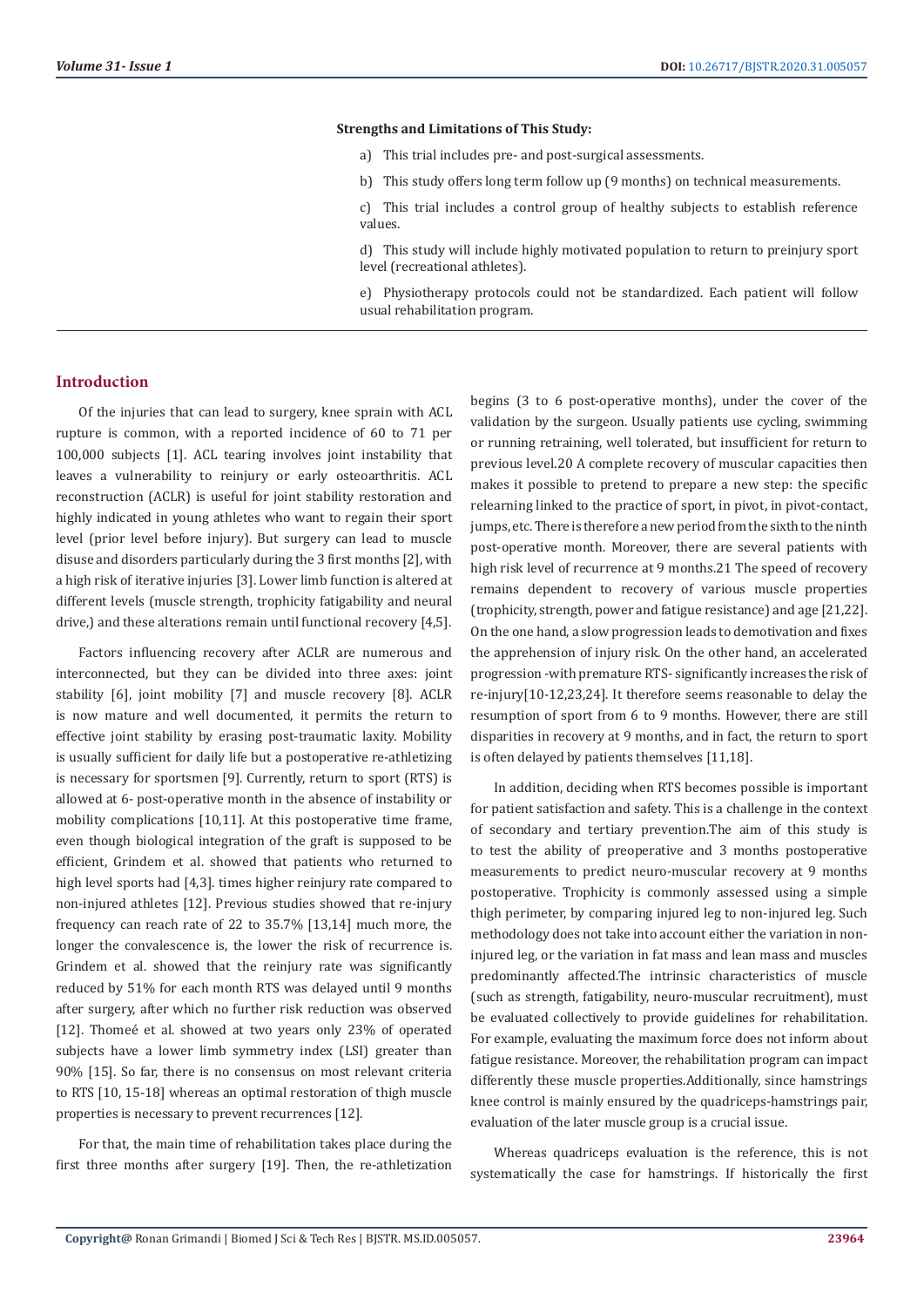autografts were bone to patellar tendon bone (BPTB), it is criticized for its donor site morbidities such as anterior knee pain, patellar fracture, and quadriceps rupture [25]. Due to those morbidities, the recent trend is shifting toward the hamstring tendon graft. It is therefore natural to combine the same measures for quadriceps and hamstrings that can be impacted by grafting. Finally, kinesiophobia and functional performance are essential to ensure follow-up to guide the patient in his recovery. Self-questionnaires and functional test are needed concurrently for a complete evaluation of patient's situation.Our strategy is therefore to use the most efficient measurement methods for trophicity, strength and recruitment, by means of are MRI, isokinetism and EMG respectively. The question of muscle recovery is a precondition for functional performance and so RTS. The challenge of RTS and the difficulty of muscle recovery therefore raise questions about their relationship.

# **The WEAKNESS Study Aims to Provide Quantitative and Qualitative Elements**

- a) An evaluation of muscle trophicity by MRI measurements, taking into account the evolution of the contralateral member as well as the fat mass evolution.
- b) An evaluation of the maximal voluntary isometric force and in parallel of the dynamic force and total work (fatigue).
- c) An evaluation of neuromuscular recruitment by surface electromyogram during force measurements.
- d) Questionnaires and a functional test explore kinesiophobia and the functional quality of knee motor skills.

The combination of all these elements coupled with longitudinal monitoring aims to better understand neuromuscular evolution, provide objective criteria for the RTS and propose guidelines for rehabilitation. Depending on the evolution of patients at each stage, it would be interesting to propose a personalized re-athletization according to the patient profile.

# **Population and Methods**

The present study is a prospective single-center study, with repeated measures at 15 days pre-surgical, 3 and 9 months postoperatively after ACLR. The control group have a single visit. The research started in May 2018 and is due to be completed in July 2020.

# **Patient and Public Involvement**

There are two groups: Operated group (OG) and Healthy group (HG), with 40 persons each. Patients of group OG will be enrolled among the patients of the Military health Teaching Hospital of Brest (orthopaedic surgery unit), and the orthopaedic surgery and traumatology department of local private clinics (Keraudren and Pasteur, Brest). Criteria for inclusion/exclusion are shown in Table 1. Patients are offered to participate at their own discretion

in the WEAKNESS study. Our experience of 15 years of isokinetic evaluation after ACLR has confronted us with several recurring questions from patients. The design of this study takes up a certain number of them, such as the level of muscle recovery and physical activities that can be performed, in accordance with post-operative period. The objective of this study is to clarify the conditions of RTS which is a major issue for patients.

**Table 1:** Inclusion criteria.

| <b>Inclusion criteria</b>                                                                                                                              | Non-inclusion criteria                                                                   |  |  |
|--------------------------------------------------------------------------------------------------------------------------------------------------------|------------------------------------------------------------------------------------------|--|--|
| Male or female, 18 to 45 yo                                                                                                                            | Subjects under 18 yo and above<br>45 yo                                                  |  |  |
| No surgical or traumatic after-<br>effects on any limbs.                                                                                               | Pregnancy                                                                                |  |  |
| No adverse indications for MRI.                                                                                                                        | Any person who declines to<br>participate in the study                                   |  |  |
| To be insured with the Social<br>Security                                                                                                              | Pathological history not<br>compatible with the practice of<br>one of the investigations |  |  |
| Has signed the informed consent<br>form                                                                                                                | Pathological history not consistent<br>with an investigation practice                    |  |  |
| To be treated for ACLR                                                                                                                                 |                                                                                          |  |  |
| Perform the first preoperative<br>check-up (within the previous 15<br>days)                                                                            |                                                                                          |  |  |
| Tegner score above 5 before the<br>injury (competition training with<br>greater than or equal to 3 training<br>sessions per week before the<br>injury) |                                                                                          |  |  |

#### **Patients Involvement**

Participation to this study is proposed during the preoperative orthopaedic consultation, during which patients receive all information about this trial. Once the informed consent has been signed, patients are involved.

#### **Volunteers Involvement**

Participants of HG will be recruited through a poster and flyer campaign targeting the university or in sports medicine practices for civilians, and during employment readiness visits for military personnel. All study patients will undergo postsurgical rehabilitation. Nevertheless, rehabilitation after ACLR is well described nowadays, is the subject of recommendations and is common enough to be relatively homogeneous. Regular monitoring of surgeons makes it possible to detect patients in difficulty, in conjunction with physiotherapists. We note the number of reeducation sessions carried out and their location (in a rehabilitation center or in a private office). At each visit, each patient or public (volunteers), receive a complete review of isokinetic assessment by the investigator. This document specifies presence or absence of abnormality and the need for specialized consultation to answer them (for e.g. surgery, physiotherapist).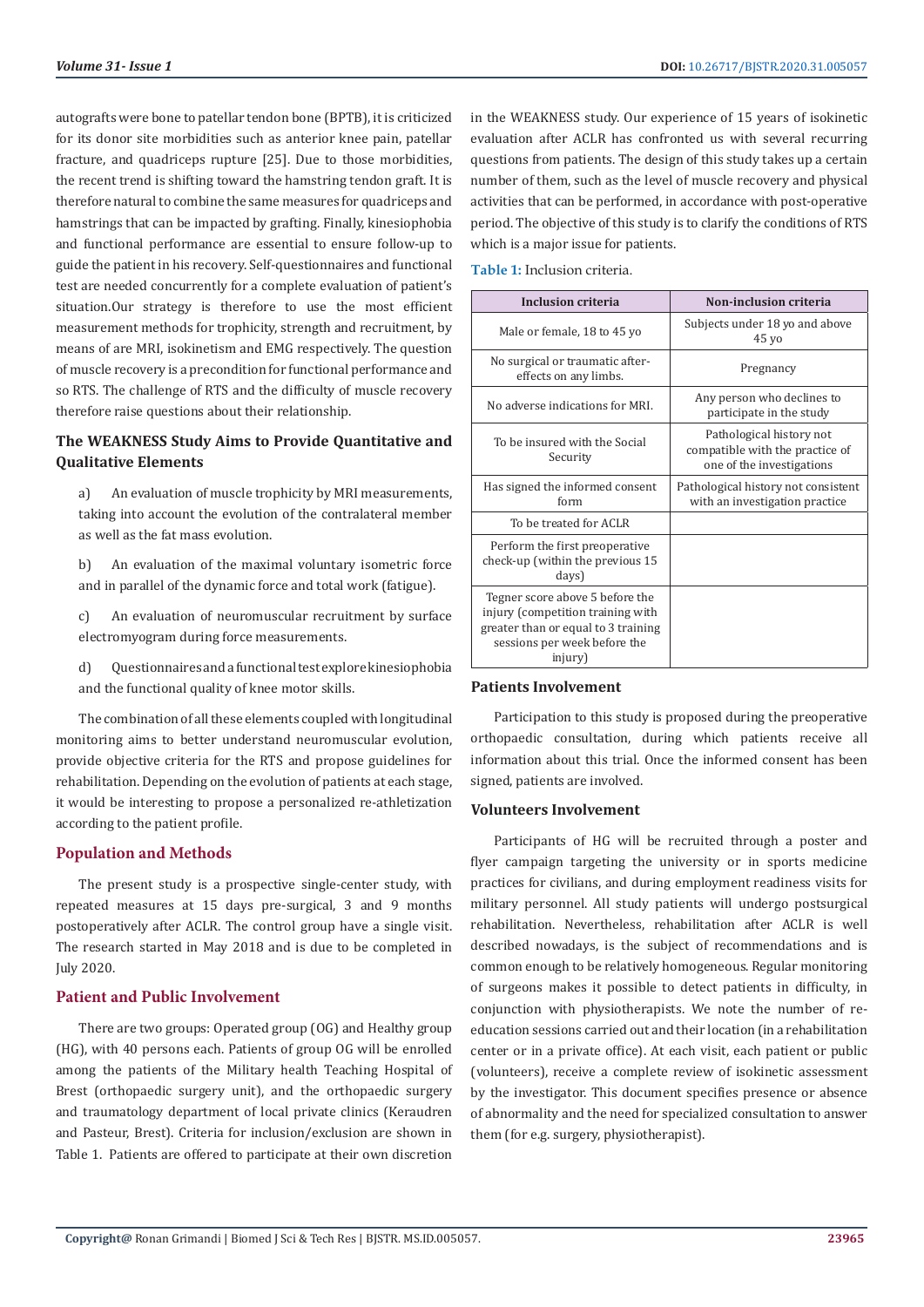# **Study Design**

Measurements are realized during visits at the Military health Teaching Hospital of Brest. There is one visit for HG subjects and three for each OG patient. For OG subjects, first visit (V1) occurs within the two weeks before the surgery, second visit (V2) at 3 months postoperative and third visit (V3) at 9 post-operative months. The study design is presented in Figure 1.



# **Assessment Method**

#### **Population Descriptive Statistics**

For HG, age, gender, BMI, sport level, education level, sport practiced, and dominant side are collected. The same variables are also collected for OG, along with sport level before injury and 'surgical' variables as time between injury and surgery, sprain mechanism, per-operative damage inventory, type of surgery, additional surgical procedures, tourniquet time, conditions of trauma, and anesthesia type.

#### **MRI Assessment**



**Figure 2:** Intermediate thigh MRI slice with RF= Rectus Femoris; VL= Vastus Lateralis; VM= Vastus Medialis; BFL= Biceps Femoris Longus; BFB= Biceps Femoris Brevis; ST Semi-Tendinosus; SM= Semi-Membranosus.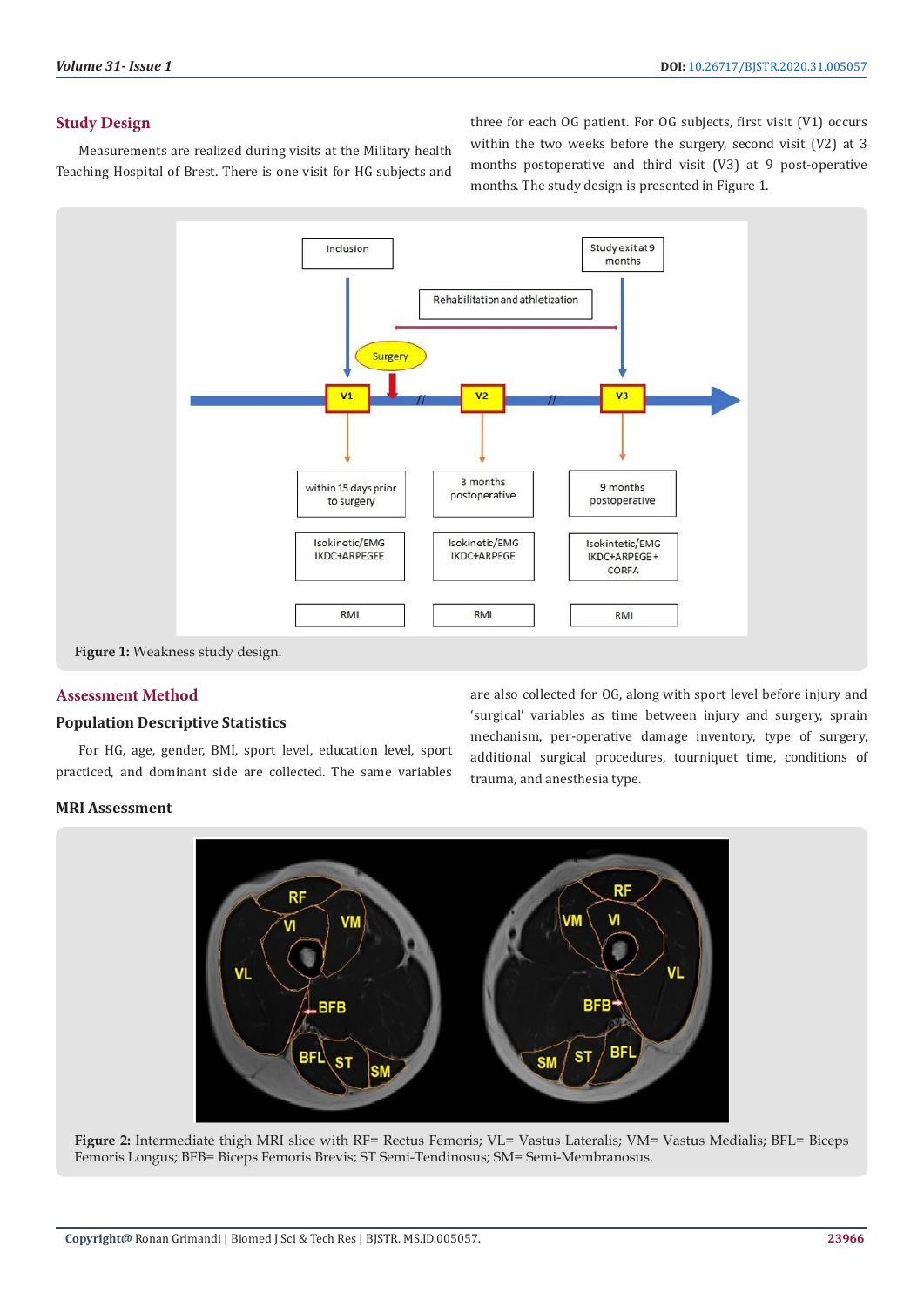MRI is a non-invasive and non-radiating imaging modality that provides objective data on patients' muscle condition26. All the MRI scans were performed using Magnetom Avanto fit 1.5T (Siemens Healthineers) with a 16-channels body coil. Each subject will be installed on a device specially designed for the project, providing optimal installation and measurement reproducibility. MRI imaging of thigh muscles provides objective data on patients' muscle condition in a non-invasive method [26]. Measures are centered on three muscle chiefs, not impacted by surgery: vastus medialis, vastus lateralis and biceps femoris. Segmentation is showed in Figure 2.

Semimembranosus (SM) and semitendinosus (ST) are only segmented on middle slice to allow hamstrings torque normalization. We use 2 types of sequences: T1 SE (thick sections: (TR : 490 ms, TE : 25 ms, cutting thickness : 10 mm) and T2 ME (TR : 2000 ms, TE : 22, 44, 66, 88, 110 and 132ms, cutting thickness : 4 mm). Image processing software is MIPAV V7.4.0. for T1 spin echo (T1SE) and T2 multi-echo (T2ME) with MR-map V1.4. Slices are centered by a marker placed on the skin and located at middistance from the base of the patella and the anterior superior iliac spine (ASIS), with a 6 % withdrawal towards the knee to avoid overflowing on the gluteal muscles. T1 SE allows measuring the cross-section area, muscle volumes, muscle fat involution by Gouttalier score [27], thigh muscle circumference (muscle minus skin and adipose tissue), total thigh volume, all in localization of interest (half distance ASIS-patella minus 6%, from patella). T2 ME allows visualizing the T2 weighted MRI images (48 sections) is performed by the MR-Map V 1.4 software. We obtain the transverse relaxation time T2 in milliseconds which can vary according to the physico-chemical organization of the water in the tissue [28].

#### **Clinical Knee Testing and Measurements**

A systematic clinical examination is performed at each visit on both knees. It consists of Lachmann's test, knee front drawer and jerk tests, swelling, meniscus exploration, and thigh circumference. KT 1000 laxity assessment is performed at V1 and V3. We test both limbs for each participant. After testing zeroed position with three knee back drawers, the standard procedure is to perform three knee front drawer tests. The KT1000 gives audible indications of the actual traction level at 15, 20, and 30 pounds (lbs). The value selected is the difference between each limb for 30-pound load traction.

#### **Questionnaires**

As in the vast majority of ACLR studies, IKDC test is used [29]. IKDC score within 15 % of healthy gender–age-matched subjects relate good condition for RTS. The IKDC is the only score which is correlated with instrumental laxity evaluations (KT1000) [30]. IKDC is more sensitive to instability [31]. We add the ARPEGE French score, which is centered on the RTS. It explores three areas: mobility, stability and fatigue resistance during sports activities

[32]. It ranks the score according to the following distribution: competitive, recreational, active, sedentary [31] IKDC is more sensitive to pain, while ARPEGE is more sensitive to kinesiophobia [31].

# **Functional Knee Test**

We choose to include COFRAS functional knee test [33] for OG at the last visit (V3). This score is useful for assessing the ability of patients to participate in a sporting activity, but would have been very poor and difficult for patients to achieve during the first two visits. The structure of this test is divided into three axes: frontal and rotative stability (10 points), strength and apprehension, both on one leg (12 points), and finally functional activities of the knee joint (8 points). A total of 30 points ensure abilities to practice pivoting or jumping activities.

# **Isokinetic Assessment**

After a standardized warm-up (10 minutes on ergo-cycle at 60 -70 rpm at a power equivalent to the subject's weight, 1 Watt/Kg) [34-36], dynamometer measures will be performed on Con-Trex MJ® (CMV AG, Dübendorf, Switzerland). The isokinetic quadriceps and hamstring muscle strength assessment will be performed last, as the resulting tiredness could affect the other tests if performed first. This will be done on a Con-Trex Multi-Joint dynamometer (CMV AG, Dübendorf, Switzerland) and controlled by Con-Trex Software. The installation is described elsewhere in the literature, [34-36] and respect the protocol we use for 15 years. The participants will be seated with backrest at 85° and doubled-strapped in place at chest, pelvis and specific one on distal third of the thigh to avoid postural compensation during assessment. Contralateral limb will be free to move, and arms are bent over the chest to avoid compensation and the risk of strain on the lumbar spine. The axis of the dynamometer will be aligned with the rotation axis (lateral femoral epicondyle) of the knee joint. We use the double counter-base provided with the Con-Trex to attach the leg to the dynamometer arm. It makes possible to suppress anterior drawer induced by quadriceps contraction. This avoids constraints on surgery, prevents onset of pain or inhibition reactions and provides patients with a sense of security. The range of knee motion will be set from 82° (+/-0.8°) for a safe, comfortable, comparative assessment of quadriceps (extensor) and hamstring (flexors) muscles. Assessment will begin on the healthy knee, and then on the injured knee, and each series of repetitions will be followed by 1 min of rest.

Dynamic isokinetic assessment will be performed using gravity corrections, at a range of motion of 16°-98° and measuring peak torque for each test session. A gravity correction is performed before the measurements of each lower limb, as well as the calibration of the goniometer and dynamometer. SEMG calibration is performed afterwards. The test measurements consist in performing, first, isometric tasks and, second, dynamic tasks as indicated in Table 2.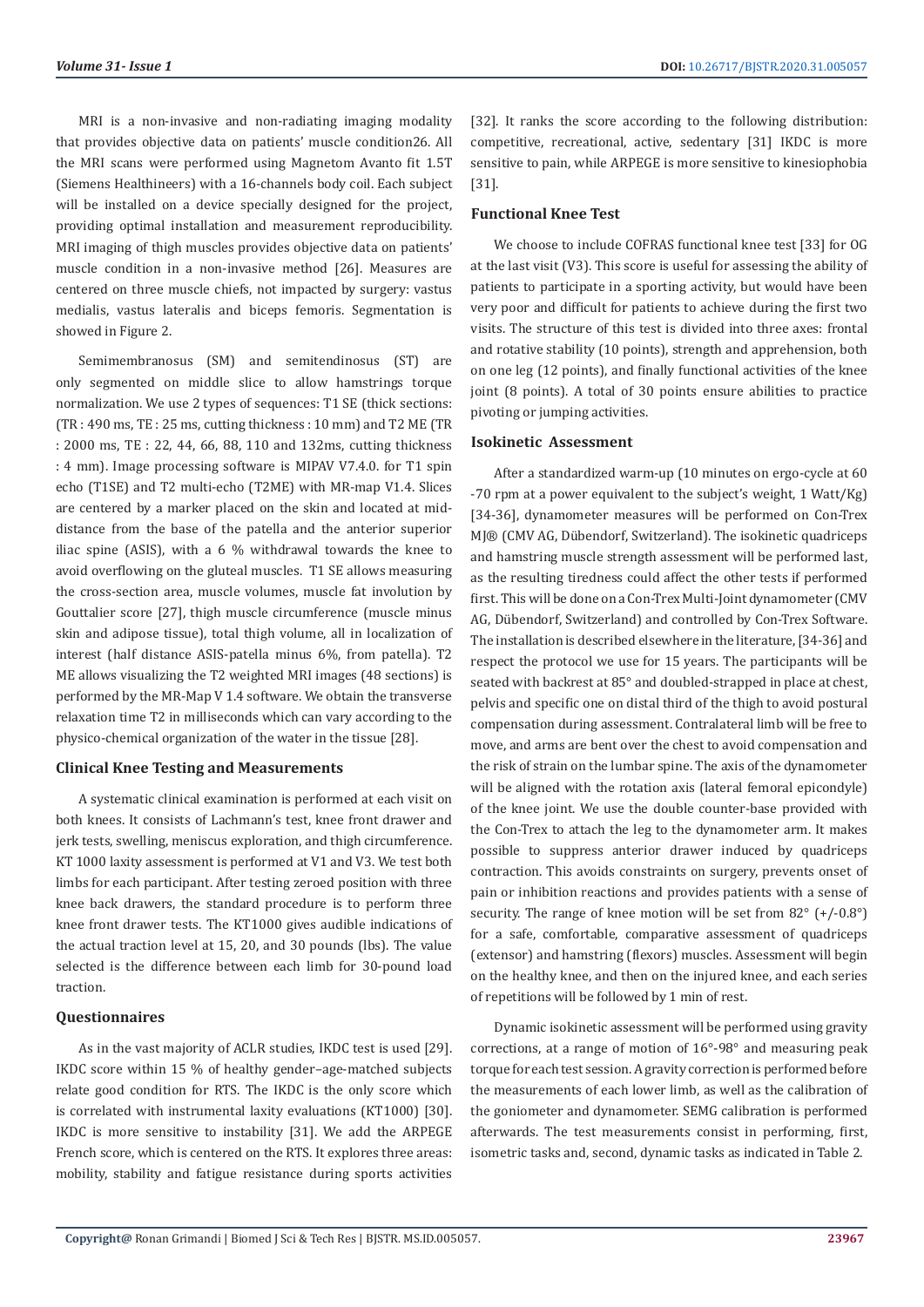| Isokinetic design             |                    |                 |                         |                        |              |
|-------------------------------|--------------------|-----------------|-------------------------|------------------------|--------------|
|                               | <b>Repetitions</b> | <b>Speed</b>    | <b>Contraction mode</b> | <b>Position or ROM</b> | <b>Order</b> |
| General warm up               | 10 min at 1W/Kg    | 70 rpm          | concentric              | ergocycle              |              |
| Quadriceps                    | 6s contraction     | 0               | isometric               | At 80° flexion         | 1/3/2005     |
| <b>Hamstrings</b>             | 6s contraction     | $\theta$        | isometric               | At 40° flexion         | 2/4/2006     |
| Habituation session           | 3 submaximal       | $180^{\circ}/s$ | concentric              | $82^{\circ}$           |              |
| Fatigue test                  | 20 maximal         | $180^{\circ}/s$ | concentric              | $82^{\circ}$           | 8            |
| l min rest after each<br>task |                    |                 |                         |                        |              |

#### **Table 2:** Isokinetic measurements.

a) Measurement of the maximum voluntary isometric force of the quadriceps: working angle fixed at 80° of flexion, horizontal reference to 0° given by Con-Trex®. Three 6-s test measurements at maximum voluntary contraction (MVC) with verbal encouragements given to the participant are completed, interspersed with 1-min rest period.

b) Measurement of the maximum voluntary isometric hamstring force: working angle fixed at 40° of flexion, horizontal reference at 0° given by Con-Trex®. Three 6-second test measurements at MVC with verbal encouragements given to the participant are performed, interspersed with 1-min rest period. The tests for the quadriceps and hamstrings are alternated.

c) Dynamic measurements of work/fatigue: one 180°/s trials of three submaximal repetitions to learn the action followed by 60 seconds rest. Then the participant carries out the 180°/s test of 20 maximal repetitions with standardized verbal encouragements.

#### **Surface Electromyogram (SEMG) Assessment**

SEMG recording is therefore synchronized in real time with the isokinetic device (tab 2 isokinetic test, tab 3 SEMG variables). A part of the seat on the dynamometer was especially designed for the experiments to prevent contact artifacts among EMG electrodes of the hamstrings. For each leg tested, the electrodes are placed on the Vastus lateralis (VL), Vastus medialis (VM), and biceps femoris (BF). Thought technology's Flexcomp® system includes:

a) A SEMG signal capture box with 10 high-speed channels (2048 samples) with 14 bits of resolution (1 part in 16364).

b) 3 preamplified Myoscan® sensors that pick up the SEMG signal in raw form.

c) TT-USB receiver and USB cable for PC control.

d) A connection cable and its voltage isolator® box allowing to recover the Con-Trex MJ® data in real time (position, speed and torque).

e) Whole system is connected to a PC with the Physiology Suite software suite© from Thought Technology Ltd to process all data.

f) Each sensor has three electrodes. One sensor for the vastus lateralis, one for the vastus medialis, and one for the biceps femoris. Location of the electrodes is described in the SEMG device manual. Installation of the electrodes is reproducible using standard anatomical markers in reference to SENIAM.

Isokinetic measurements are therefore edited as report for the prescribing surgeon and on the other hand for the global collections of the study. We will retain the root mean square (RMS) and the median frequency (MedF) as an average value for the sixsecond isometric activity [29, 37 & 38]. For dynamic activities we take the average values of the RMS and MedF over the first 3 and last 3 contractions of the fatigue test. The time window will be 300 milliseconds centered on the peak torque. This will allow a recording of the same muscle area under the electrodes and limit the analysis at the time of peak torque.

#### **Follow-Up After ACL Surgical Reconstruction**

The patient's follow-up ends 9 months after the operation. At the evaluation at 9 months post-surgery, patients will be questioned regarding their running activities, pivoting sport-specific training, pivoting sport competition, real level of sport achieved, as well as the date and the nature of any reinjury that may occur. The reinjury is defined as rupture of the transplant, or the contralateral ACL, or any injury requiring the sporting activity to cease and necessitating a consultation and/or medical care. We will also collect the Tegner score at 9 months post-ACLR. The decision for clearance to an RTS will be made by the surgeon, blinded to all the tests results except the isokinetics results. This decision will be taken after considering the time from surgery, clinical experience, and the isokinetics results.

#### **Primary Outcomes**

The main outcome measure, which is assessed at each visit is the muscle torque in Newton. Meter (Nm.). we will retain only the absolute peak torque, the most reproducible parameter [39]. The peak torque value normalized to the BW (Nm/kg) will be recorded for each mode and speed of contraction for the quadriceps (Q) and hamstring (H). Total work value normalized to the BW (Nm/ kg) will be recorded in dynamic condition for the quadriceps (Q) and hamstring (H). The Q/H ratio will be calculated for each mode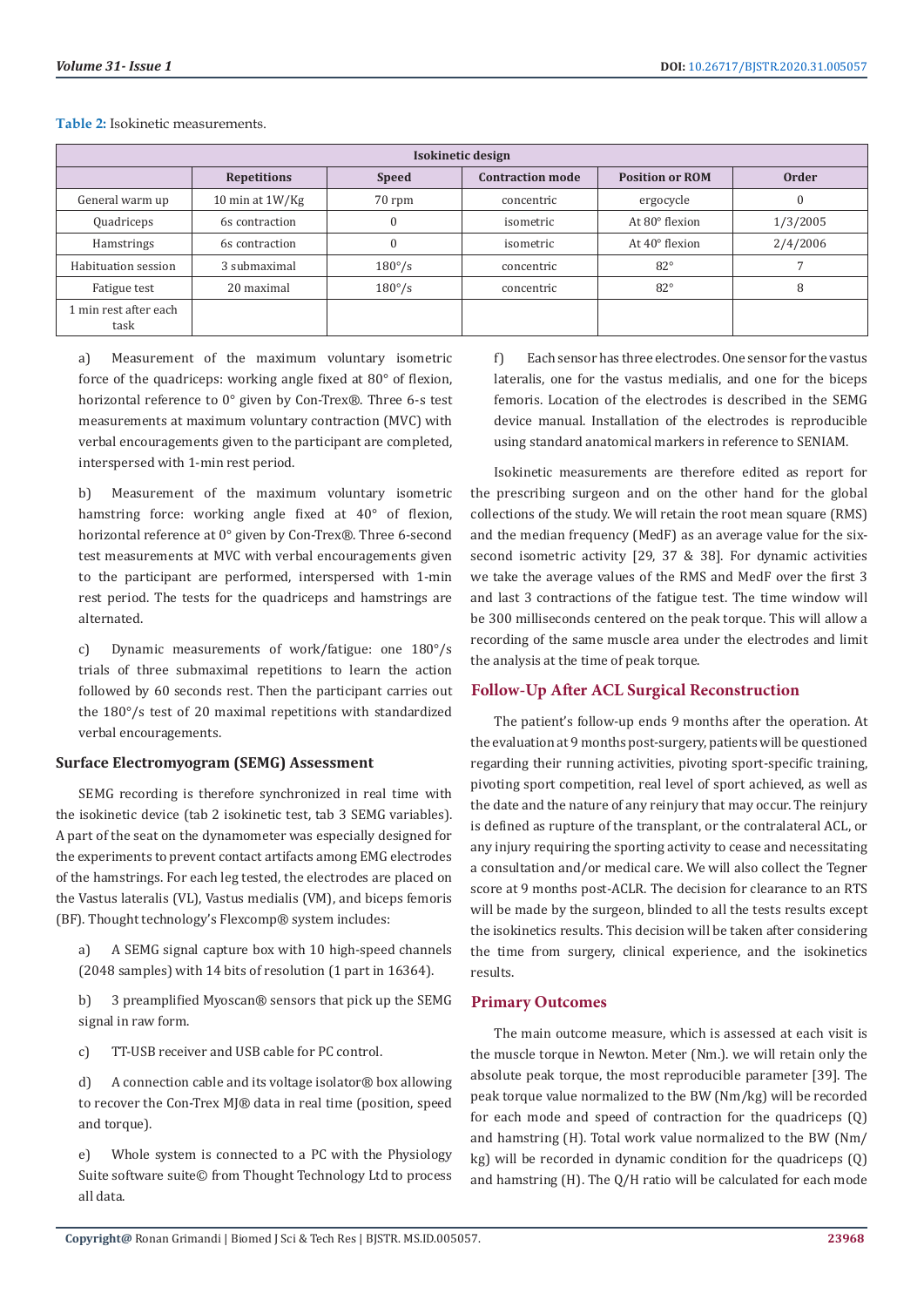and speed of contraction on the operated side, with a ratio ≥69% considered to be physiologically sufficient to obtain joint control [35].

# **Secondary Outcomes**

Volume  $(cm<sup>3</sup>)$  and cross section area  $(CSA, cm<sup>2</sup>)$  of vastus lateralis (VL), vastus medialis (VM) and biceps femoris longus (BFL) will be assessed to evaluate trophicity and be normalized to isometric torque. The EMG signal of the same muscles will be measured. We will use the RMS (mV) and the medF (Hz). EMG will be normalized to CSA for each muscle. (VL, VM, BFL).

# **Statistical Analysis**

The exploratory analysis of the data will be carried out with the support of the Clinical Investigation Center (CIC) of the University hospital of Brest. After ensuring the similarity and homogeneity of the HG and OG subgroups, the first step will be the HG analysis. We will establish the standard deviations expected in our study population for all measurement tools used. The statistical analysis will be performed using the software (IBM SPSS statistics). The isokinetic deficits and progress will be expressed in percentages of healthy limb results, idem for RMI and SEMG results. The average and the standard deviation for instrumental laxity will be calculated for first visit and 9 months after surgery and for queries at each visit. All factor's interactions will be tested, and the significance level is set at p<0.05. Ordinary statistical methods will be employed, including means (X) and standard deviation on HG. Average SEMG RMS and medF values for the three muscles studied will be considered for analysis. In OG, to analyze differences in primary outcomes between each visit, a repeated measures ANOVA will be computed to identify significant differences for the dependent variables. After performing a correlation matrix and calculating collinearity using linear regression, we will calculate several generalized linear models if possible: linear regression, generalized estimating equations and generalized linear mixed model, depending on the characteristics of our variables.

# **Data Management, Monitoring and Quality Control**

Data will be collected by investigator on a paper CRF and then collected and controlled by the Clinical Research Assistants (ARC) of Research Department of Military Teaching Hospital Clermont-Tonnerre, in accordance with the current protocol and regulations guarantying the anonymity of the patient.

a) Recruitment will be monitored by the Research Department of Military Teaching Hospital Clermont-Tonnerre. The sponsor (French Army Minister, DCSSA) will receive a newsletter on a quarterly basis. Recruitment will be analyzed after 9 and 15 months to identify unforeseen issues and motivate centers to reach the recruitment goal.

b) Clinical Research Associates will have access to patients' medical files and CRFs. Unscheduled inspections could also be undertaken.

c) Clinical Research Management Office of the Army Biomedical Research Institute have the decision to submit the report for publication, including ultimate authority over it.

d) Data extracted from measurements requiring postprocessing such as SEMG signal, MRI segmentation, were prepared by a training of the principal investigator. A double reading was applied to ensure measurement reliability and reproducibility. A randomized control of the files will be carried out to ensure the quality of the data collection in the same way during the study.

# **Study Statement**

This study is actually ongoing.

# **Ethics Approval and Consent to Participate**

The present study has been approved by the National ethical committee (approval number: 2017-A00301-52) and is recorded on Clinical Trials. Gov (ID: NCT03200678). Prior to enrolment in the study, all patients will be asked to give their written informed consent. Each patient can decide at any time to be released from the study, and they will be informed of this in the information flyer. His/ her data will then be deleted from the data collection file. Leaving the study will have no incidence on the normal monitoring protocol of patients' post-surgery.

#### **Consent to Publication**

All data will be anonymous. All participants are informed and consent to the use of their data for the study and for publication. This is specified in the written consent document.The results of this study will be disseminated via presentation at local, national and international conferences and peer-reviewed journals.

# **Ethics and Dissemination**

The results of this study will be disseminated through peerreviewed publications and scientific presentations. Ethical approval was registered prospectively and obtained through Comité de Protection des Personnes Sud-Méditerranée 3, approval number: 2017-A00301-52. Protocol 2.0 05/24/2019.

# **Declaration Section**

- a) Clinicaltrials.gov
- b) Trial registration number: NCT03200678
- c) Registered on June 27, 2017
- d) Protocol version 1.5.

e) https://clinicaltrials.gov/ct2/show/ NCT03200678?term=WEAKNESS&draw=2&rank=1

f) To access the data, please ask the author under the authority of the Ministry of Army, Direction Centrale du Service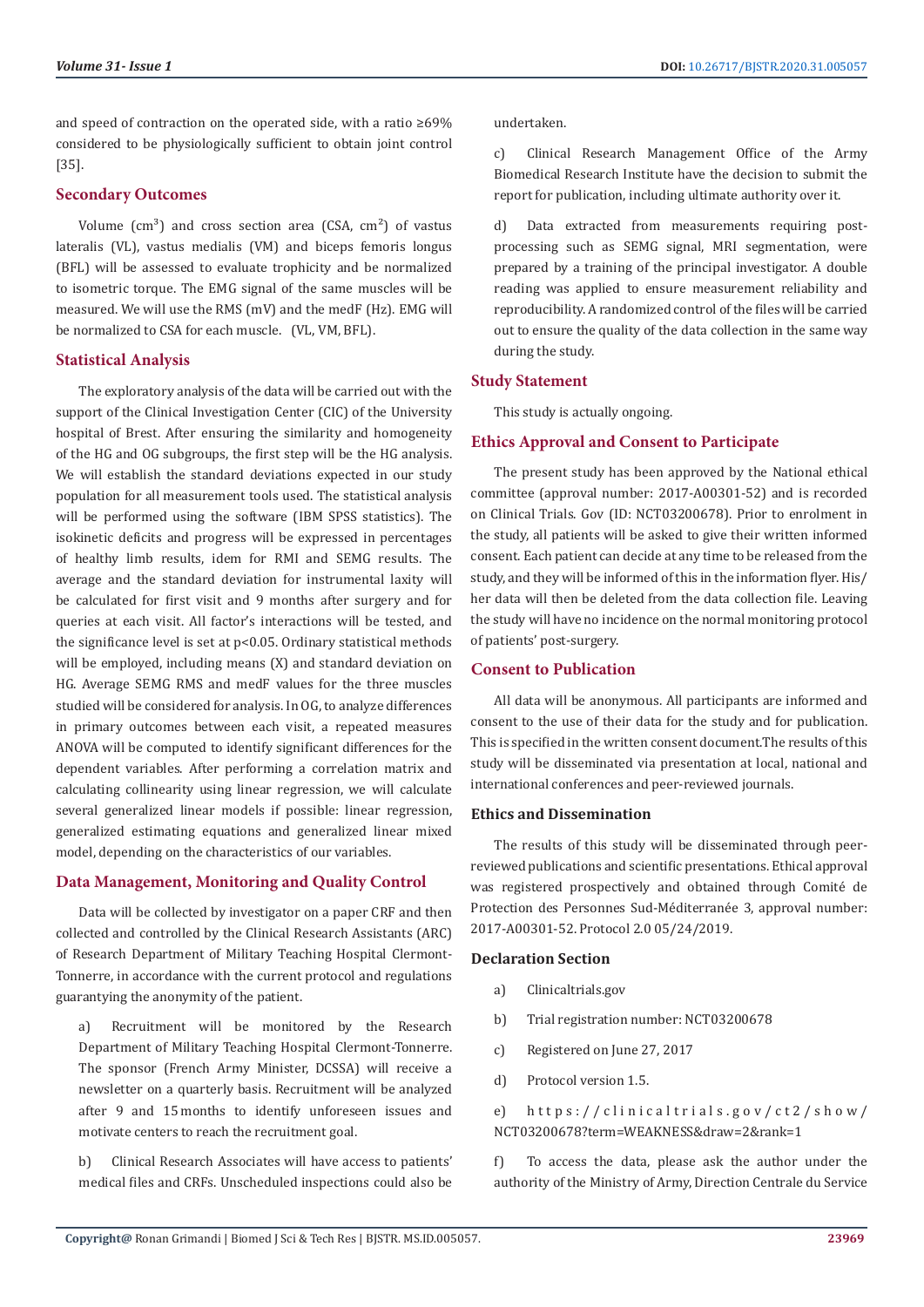des Armées, Santé des Armées 60 Boulevard du General Martial VALIN CS 21623 75509 PARIS cedex 15

# **Funding**

This research has governmental funding. It was supported by French Health Military Service, grant number [2017RC01], depending from French Army Minister. (Direction Centrale du Service de Santé des Armées, DCSSA, 60 Boulevard du Général Martial VALIN CS 21623 75509 PARIS cedex 15).

# **Authors' Contributions**

RG, FT, MG and MGAM designed the WEAKNESS study and contributed to development of the study protocol. RG, FT, FR and MAGM drafted the manuscript. RG submitted to ethic committee. All authors read and approved the final manuscript.

# **Acknowledgements**

The authors are grateful to the study participants, HIA-CT Radiology Staff, HIA-CT MPR staff, HIA-CT Clinical research staff.

#### **References**

- 1. [Nordenvall R, Bahmanyar S, Adami J, Stenros C, Wredmark T, et al. \(2012\)](https://pubmed.ncbi.nlm.nih.gov/22684536/)  [A Population-Based Nationwide Study of Cruciate Ligament Injury in](https://pubmed.ncbi.nlm.nih.gov/22684536/)  [Sweden, 2001-2009: Incidence, Treatment, and Sex Differences. Am J](https://pubmed.ncbi.nlm.nih.gov/22684536/)  [Sports Med 40\(8\): 1808-1813.](https://pubmed.ncbi.nlm.nih.gov/22684536/)
- 2. [Andrade MS, Lira CAB, Vancini RL, Nakamoto FP, Cohen M, et al. \(2014\)](https://www.scielo.br/pdf/rbfis/v18n2/1413-3555-rbfis-1413-35552012005000153.pdf)  [Differences in muscle strength after ACL reconstruction do not influence](https://www.scielo.br/pdf/rbfis/v18n2/1413-3555-rbfis-1413-35552012005000153.pdf)  [cardiorespiratory responses to isometabolic exercise. Braz J Phys Ther](https://www.scielo.br/pdf/rbfis/v18n2/1413-3555-rbfis-1413-35552012005000153.pdf)  [18\(2\): 144-151.](https://www.scielo.br/pdf/rbfis/v18n2/1413-3555-rbfis-1413-35552012005000153.pdf)
- 3. [Kamath GV, Murphy T, Creighton RA, Viradia N, Taft TN, et al. \(2014\)](https://journals.sagepub.com/doi/abs/10.1177/0363546514524164)  [Anterior Cruciate Ligament Injury, Return to Play, and Reinjury in the](https://journals.sagepub.com/doi/abs/10.1177/0363546514524164)  [Elite Collegiate Athlete: Analysis of an NCAA Division I Cohort. Am J](https://journals.sagepub.com/doi/abs/10.1177/0363546514524164)  [Sports Med 42\(7\): 1638-1643.](https://journals.sagepub.com/doi/abs/10.1177/0363546514524164)
- 4. [Chung KS, Ha JK, Yeom CH, Ho Jong Ra, Jin Woo Lim, et al. \(2015\) Are](https://pubmed.ncbi.nlm.nih.gov/26460100/)  [Muscle Strength and Function of the Uninjured Lower Limb Weakened](https://pubmed.ncbi.nlm.nih.gov/26460100/)  [After Anterior Cruciate Ligament Injury?: Two-Year Follow-up After](https://pubmed.ncbi.nlm.nih.gov/26460100/)  [Reconstruction. Am J Sports Med 43\(12\): 3013-3021.](https://pubmed.ncbi.nlm.nih.gov/26460100/)
- 5. Neuman P, Kostogiannis I, Fridé[n T, Roos H, Dahlberg LE, et al. \(2009\)](https://www.sciencedirect.com/science/article/pii/S1063458408002392)  [Patellofemoral osteoarthritis 15 years after anterior cruciate ligament](https://www.sciencedirect.com/science/article/pii/S1063458408002392)  [injury-a prospective cohort study. Osteoarthritis Cartilage 17\(3\): 284-](https://www.sciencedirect.com/science/article/pii/S1063458408002392) [290.](https://www.sciencedirect.com/science/article/pii/S1063458408002392)
- 6. [Mather RC, Koenig L, Kocher MS, Timothy M Dall, Paul Gallo, et al. \(2013\)](https://pubmed.ncbi.nlm.nih.gov/24088967/)  [Societal and Economic Impact of Anterior Cruciate Ligament Tears. J](https://pubmed.ncbi.nlm.nih.gov/24088967/)  [Bone Joint Surg Am 95\(19\): 1751-1759.](https://pubmed.ncbi.nlm.nih.gov/24088967/)
- 7. [Biggs A, Jenkins WL, Urch SE, Shelbourne KD \(2009\) Rehabilitation for](https://www.ncbi.nlm.nih.gov/pmc/articles/PMC2953314/)  [Patients Following ACL Reconstruction: A Knee Symmetry Model. North](https://www.ncbi.nlm.nih.gov/pmc/articles/PMC2953314/)  [Am J Sports Phys Ther NAJSPT 4\(1\): 2-12.](https://www.ncbi.nlm.nih.gov/pmc/articles/PMC2953314/)
- 8. [Garrison JC, Hannon J, Goto S, Victor Kosmopoulos,Subhash Aryal, et](https://www.ncbi.nlm.nih.gov/pmc/articles/PMC6778990/)  [al. \(2019\) Knee Loading After ACL-R Is Related to Quadriceps Strength](https://www.ncbi.nlm.nih.gov/pmc/articles/PMC6778990/)  [and Knee Extension Differences Across the Continuum of Care. Orthop J](https://www.ncbi.nlm.nih.gov/pmc/articles/PMC6778990/)  [Sports Med 7\(10\).](https://www.ncbi.nlm.nih.gov/pmc/articles/PMC6778990/)
- 9. [Kvist J \(2004\) Rehabilitation Following Anterior Cruciate Ligament](https://pubmed.ncbi.nlm.nih.gov/15049718/)  [Injury: Current Recommendations for Sports Participation. Sports Med](https://pubmed.ncbi.nlm.nih.gov/15049718/)  [34\(4\): 269-280.](https://pubmed.ncbi.nlm.nih.gov/15049718/)
- 10. [Barber Westin SD, Noyes FR \(2011\) Objective Criteria for Return](https://pubmed.ncbi.nlm.nih.gov/22030946/)  [to Athletics After Anterior Cruciate Ligament Reconstruction and](https://pubmed.ncbi.nlm.nih.gov/22030946/)  [Subsequent Reinjury Rates: A Systematic Review. Phys Sportsmed](https://pubmed.ncbi.nlm.nih.gov/22030946/)  [39\(3\): 100-110.](https://pubmed.ncbi.nlm.nih.gov/22030946/)
- 11. [Ardern CL, Webster KE, Taylor NF, Feller JA \(2011\) Return to the](https://journals.sagepub.com/doi/10.1177/0363546510384798) [Preinjury Level of Competitive Sport After Anterior Cruciate Ligament](https://journals.sagepub.com/doi/10.1177/0363546510384798) [Reconstruction Surgery: Two-thirds of Patients Have Not Returned by](https://journals.sagepub.com/doi/10.1177/0363546510384798) [12 Months After Surgery. Am J Sports Med 39\(3\): 538-543.](https://journals.sagepub.com/doi/10.1177/0363546510384798)
- 12. [Grindem H, Snyder Mackler L, Moksnes H, Engebretsen L, Risberg MA](https://www.ncbi.nlm.nih.gov/pmc/articles/PMC4912389/) [\(2016\) Simple Decision Rules Reduce Reinjury Risk After Anterior](https://www.ncbi.nlm.nih.gov/pmc/articles/PMC4912389/) [Cruciate Ligament Reconstruction. Br J Sports Med 50\(13\): 804-808.](https://www.ncbi.nlm.nih.gov/pmc/articles/PMC4912389/)
- 13. Myklebust G, Holm I, M[æhlum S, Engebretsen L, Bahr R \(2003\)](https://pubmed.ncbi.nlm.nih.gov/14623667/) Clinical, [Functional, and Radiologic Outcome in Team Handball Players 6 to 11](https://pubmed.ncbi.nlm.nih.gov/14623667/) [Years after Anterior Cruciate Ligament Injury: A Follow-up Study. Am J](https://pubmed.ncbi.nlm.nih.gov/14623667/) [Sports Med 31\(6\): 981-989.](https://pubmed.ncbi.nlm.nih.gov/14623667/)
- 14. [Webster KE, Feller JA \(2018\) Return to Level I Sports After Anterior](https://www.ncbi.nlm.nih.gov/pmc/articles/PMC6088492/) [Cruciate Ligament Reconstruction: Evaluation of Age, Sex, and Readiness](https://www.ncbi.nlm.nih.gov/pmc/articles/PMC6088492/) [to Return Criteria. Orthop J Sports Med 6\(8\): 232596711878804.](https://www.ncbi.nlm.nih.gov/pmc/articles/PMC6088492/)
- 15. Thomeé [R, Neeter C, Gustavsson A, Pia Thome](https://link.springer.com/article/10.1007/s00167-012-1912-y)é, Jesper Augustsson, [et al. \(2012\) Variability in leg muscle power and hop performance](https://link.springer.com/article/10.1007/s00167-012-1912-y) [after anterior cruciate ligament reconstruction. Knee Surg Sports](https://link.springer.com/article/10.1007/s00167-012-1912-y) [TraumatolArthrosc 20\(6\): 1143-1151.](https://link.springer.com/article/10.1007/s00167-012-1912-y)
- 16. [Petersen W, Zantop T \(2013\) Return to play following ACL reconstruction:](https://pubmed.ncbi.nlm.nih.gov/23604790/) [survey among experienced arthroscopic surgeons \(AGA instructors\).](https://pubmed.ncbi.nlm.nih.gov/23604790/) [Arch Orthop Trauma Surg 133\(7\): 969-977.](https://pubmed.ncbi.nlm.nih.gov/23604790/)
- 17. [Van Melick N, Van Cingel REH, Brooijmans F, Camille Neeter, Tony van](https://pubmed.ncbi.nlm.nih.gov/27539507/) [Tienen, et al. \(2016\) Evidence-based clinical practice update: practice](https://pubmed.ncbi.nlm.nih.gov/27539507/) [guidelines for anterior cruciate ligament rehabilitation based on a](https://pubmed.ncbi.nlm.nih.gov/27539507/) [systematic review and multidisciplinary consensus. Br J Sports Med](https://pubmed.ncbi.nlm.nih.gov/27539507/) [50\(24\): 1506-1515.](https://pubmed.ncbi.nlm.nih.gov/27539507/)
- 18. [Dingenen B, Gokeler A \(2017\) Optimization of the Return-to-Sport](https://pubmed.ncbi.nlm.nih.gov/28078610/) [Paradigm After Anterior Cruciate Ligament Reconstruction: A Critical](https://pubmed.ncbi.nlm.nih.gov/28078610/) [Step Back to Move Forward. Sports Med 47\(8\): 1487-1500.](https://pubmed.ncbi.nlm.nih.gov/28078610/)
- 19. [Kvist J \(2004\) Rehabilitation Following Anterior Cruciate Ligament](https://pubmed.ncbi.nlm.nih.gov/15049718/) [Injury: Current Recommendations for Sports Participation. Sports Med](https://pubmed.ncbi.nlm.nih.gov/15049718/) [34\(4\): 269-280.](https://pubmed.ncbi.nlm.nih.gov/15049718/)
- 20. [Dauty M, Menu P, Dubois C \(2010\) Effects of running retraining after](https://www.sciencedirect.com/science/article/pii/S1877065709002930) [knee anterior cruciate ligament reconstruction. Ann Phys Rehabil Med](https://www.sciencedirect.com/science/article/pii/S1877065709002930) [53\(3\): 150-161.](https://www.sciencedirect.com/science/article/pii/S1877065709002930)
- 21. [Ueda Y, Matsushita T, Shibata Y, Kohei Takiguchi, Akihiro Kida, et al.](https://pubmed.ncbi.nlm.nih.gov/31094615/) [\(2019\) Longitudinal Quadriceps Strength Recovery After Anterior](https://pubmed.ncbi.nlm.nih.gov/31094615/) [Cruciate Ligament Reconstruction With Hamstring Autograft: Patients](https://pubmed.ncbi.nlm.nih.gov/31094615/) [Stratified by Preoperative Quadriceps Strength Deficit. J Sport Rehabil](https://pubmed.ncbi.nlm.nih.gov/31094615/) [p. 1-20.](https://pubmed.ncbi.nlm.nih.gov/31094615/)
- 22. [Shibata Y, Matsushita T, Araki D, Akihiro Kida, Kohei Takiguchi, et](https://pubmed.ncbi.nlm.nih.gov/30396702/) [al. \(2019\) Prediction of quadriceps strength recovery after anterior](https://pubmed.ncbi.nlm.nih.gov/30396702/) [cruciate ligament reconstruction with a hamstring autograft: Decision](https://pubmed.ncbi.nlm.nih.gov/30396702/) [tree analysis. J Orthop Sci 24\(2\): 301-305.](https://pubmed.ncbi.nlm.nih.gov/30396702/)
- 23. Lutz C (2014) Critè[res de reprise du sport apr](https://www.researchgate.net/publication/287248330_Criteria_for_returning_to_sports_after_anterior_cruciate_ligament_reconstruction)ès reconstruction du ligament croiséanté[rieur. J Traumatol Sport 31\(3\): 185-187.](https://www.researchgate.net/publication/287248330_Criteria_for_returning_to_sports_after_anterior_cruciate_ligament_reconstruction)
- 24. [Nagelli CV, Hewett TE \(2017\) Should return to sport be delayed until](https://www.ncbi.nlm.nih.gov/pmc/articles/PMC5226931/) [two years after anterior cruciate ligament reconstruction? Biological](https://www.ncbi.nlm.nih.gov/pmc/articles/PMC5226931/) [and functional considerations. Sports Med Auckl NZ 47\(2\): 221-232.](https://www.ncbi.nlm.nih.gov/pmc/articles/PMC5226931/)
- 25. [Kartus J, Movin T, Karlsson J \(2001\) Donor-site morbidity and anterior](https://pubmed.ncbi.nlm.nih.gov/11694930/) [knee problems after anterior cruciate ligament reconstruction using](https://pubmed.ncbi.nlm.nih.gov/11694930/) [autografts. Arthrosc J Arthrosc Relat Surg 17\(9\): 971-980.](https://pubmed.ncbi.nlm.nih.gov/11694930/)
- 26. [Ropars J, Gravot F, Ben Salem D, Rousseau F, Brochard S, et al. \(2020\)](https://pubmed.ncbi.nlm.nih.gov/31892637/) [Muscle MRI: A biomarker of disease severity in Duchenne muscular](https://pubmed.ncbi.nlm.nih.gov/31892637/) [dystrophy? A systematic review. Neurology 94\(3\): 117-133.](https://pubmed.ncbi.nlm.nih.gov/31892637/)
- 27. [Somerson JS, Hsu JE, Gorbaty JD, Gee AO \(2016\) Classifications in](https://link.springer.com/article/10.1007/s11999-015-4630-1) [Brief: Goutallier Classification of Fatty Infiltration of the Rotator Cuff](https://link.springer.com/article/10.1007/s11999-015-4630-1) [Musculature. Clin OrthopRelat Res 474\(5\): 1328-1332.](https://link.springer.com/article/10.1007/s11999-015-4630-1)
- 28. [Bonny JM, Zanca M, Boespflug Tanguy O, Dedieu V, Joandel S, et al. \(1998\)](https://pubmed.ncbi.nlm.nih.gov/9508273/) [Characterization in vivo of muscle fiber types by magnetic resonance](https://pubmed.ncbi.nlm.nih.gov/9508273/) [imaging. MagnReson Imaging 16\(2\): 167-173.](https://pubmed.ncbi.nlm.nih.gov/9508273/)